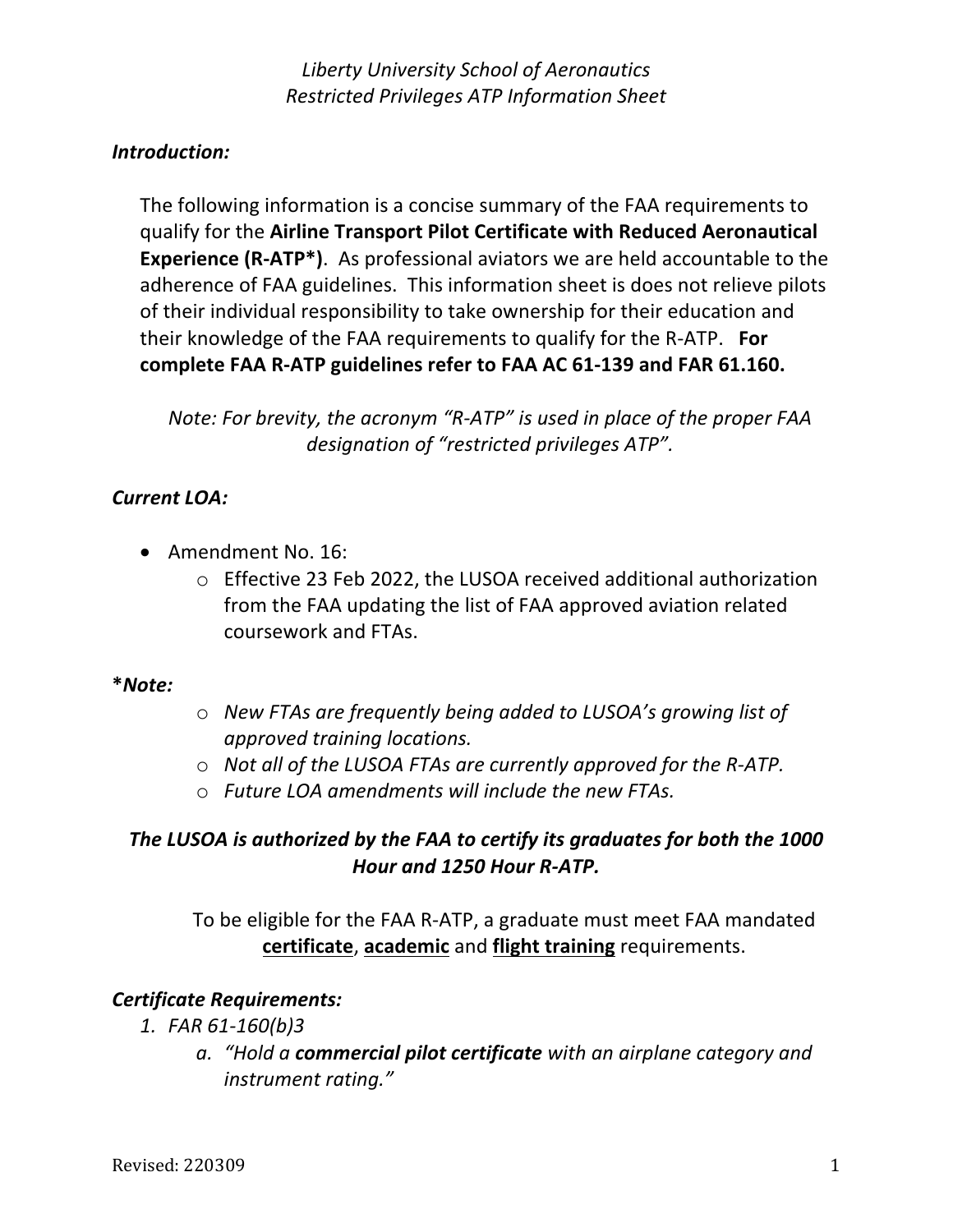#### *Academic Requirements:*

- 1. Approved Liberty University Aviation Degrees:
	- a. Bachelor of Science in Aeronautics
	- b. Bachelor of Science in Aviation
	- c. Bachelor of Science in Aviation Administration / Flight Cognate
	- d. Bachelor of Science in Aviation Technology: Flight and Maintenance
- 2. For the *1000-hour R-ATP*: Complete 60 credit hours of aviation and aviation-related courses that are FAA recognized and approved.
- 3. For the *1250-hour R-ATP*: Complete 30 credit hours of aviation and aviation-related courses that are FAA recognized and approved.

#### *Note:*

## *Approved residential and online courses can be applied to satisfy the course requirement.*

- a. *Prior Learning Assessment (PLA) credits cannot be applied to satisfy the course requirement.*
	- i. To receive FAA R-ATP course credit the course must be listed under "Institution Credit" on the student's official Liberty University transcript.
	- ii. To be listed under "Institution Credit" students must have been officially registered for and enrolled in the course for a grade. 1. Auditing a course does not meet the requirement.
- iii. To receive FAA R-ATP course credit for instrument and commercial flight courses, students must be *officially registered* at Liberty University for Instrument Flight (AVIA 320) and Commercial Flight (Normally, AVIA 325, 326 and 327 or AVIA 322 and 324).
- iv. Students who complete the 14 CFR Part 141 instrument and commercial flight training courses but were *not officially registered* at Liberty University for Instrument Flight (AVIA 320) and Commercial Flight (Normally, AVIA 325, 326 and 327 or AVIA 322 and 324) will not be eligible for FAA R-ATP.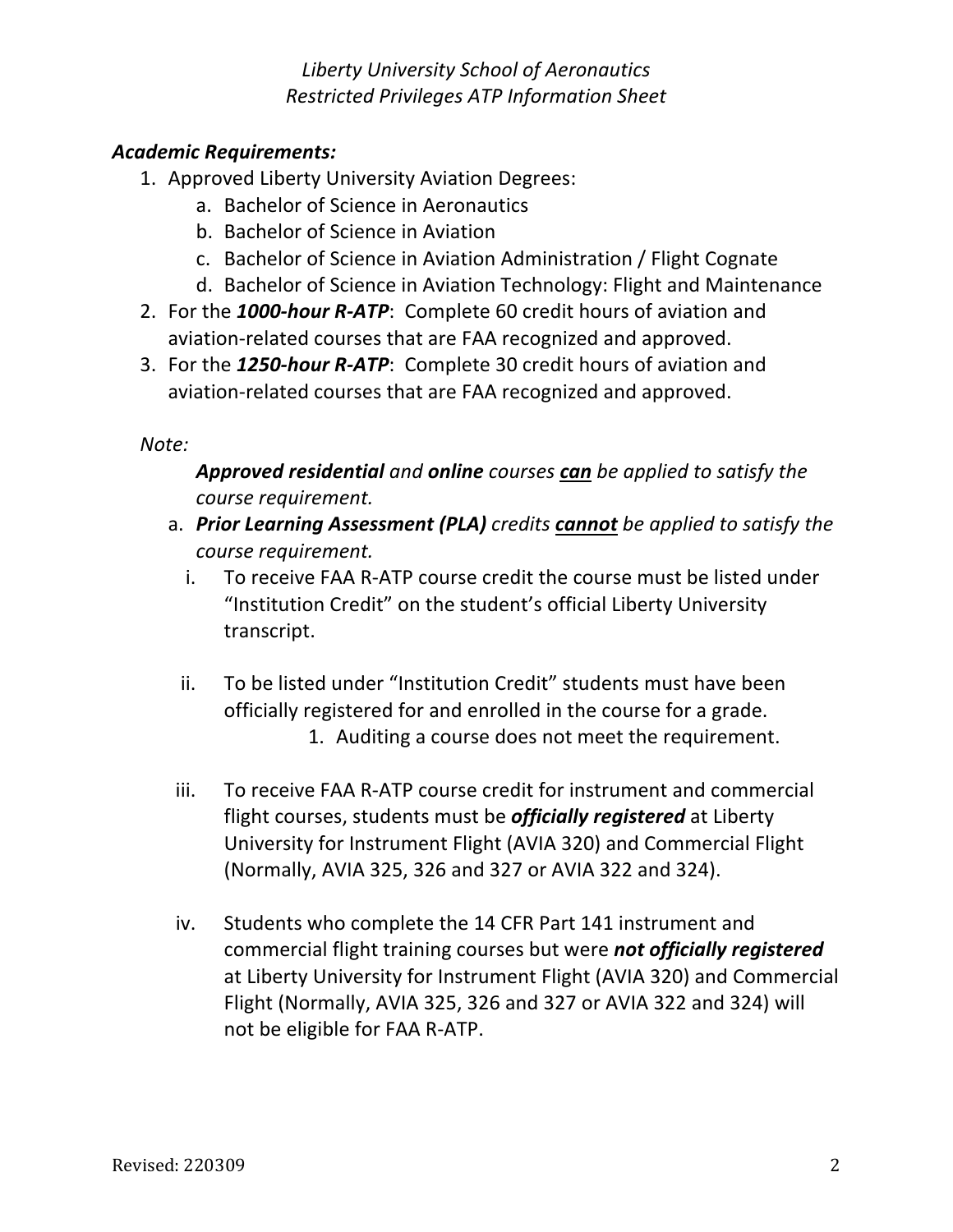- b. *University graduation requirements vs. FAA R-ATP requirements*
	- i. *While PLA credit may be applied in certain cases to satisfy university graduation requirements, PLA credit does not satisfy the FAA coursework requirements for the R-ATP and in some cases results in ineligibility for the R-ATP.*
	- ii. *Fulfilling the requirements of the Liberty University Bachelor of Science Degree Completion Plan (DCP) for graduation will not guarantee that you meet the FAA R-ATP requirements. You must ensure that you complete the required number of credit hours in FAA approved courses.*
- *c. FAA approved coursework completed after the aviation degree has been conferred cannot be applied to the 30/60 credit hour coursework requirement.*

### *Ground / Flight Training Requirements:*

- 1. IAW 14CFR61.160, the graduate must have obtained a **commercial pilot certificate** with an airplane category and instrument rating from a 14 CFR Part 141 pilot school associated with an institution of higher education.
	- a. Complete the required Instrument (AVIA 310) and Commercial (AVIA 315) **ground training** as part of an approved 14 CFR Part 141 curriculum at Liberty University.
	- b. Complete the required Instrument (AVIA 320) and Commercial (Normally, AVIA 325, 326 and 327 or AVIA 322 and 324) **flight training** as part of an approved 14 CFR Part 141 curriculum at the LUSOA or at an approved 14 CFR Part 141 flight school that has an FTA agreement with the LUSOA as stipulated under 14 CFR §141.26
	- c. *The ground training courses and flight training courses must be completed concurrently.*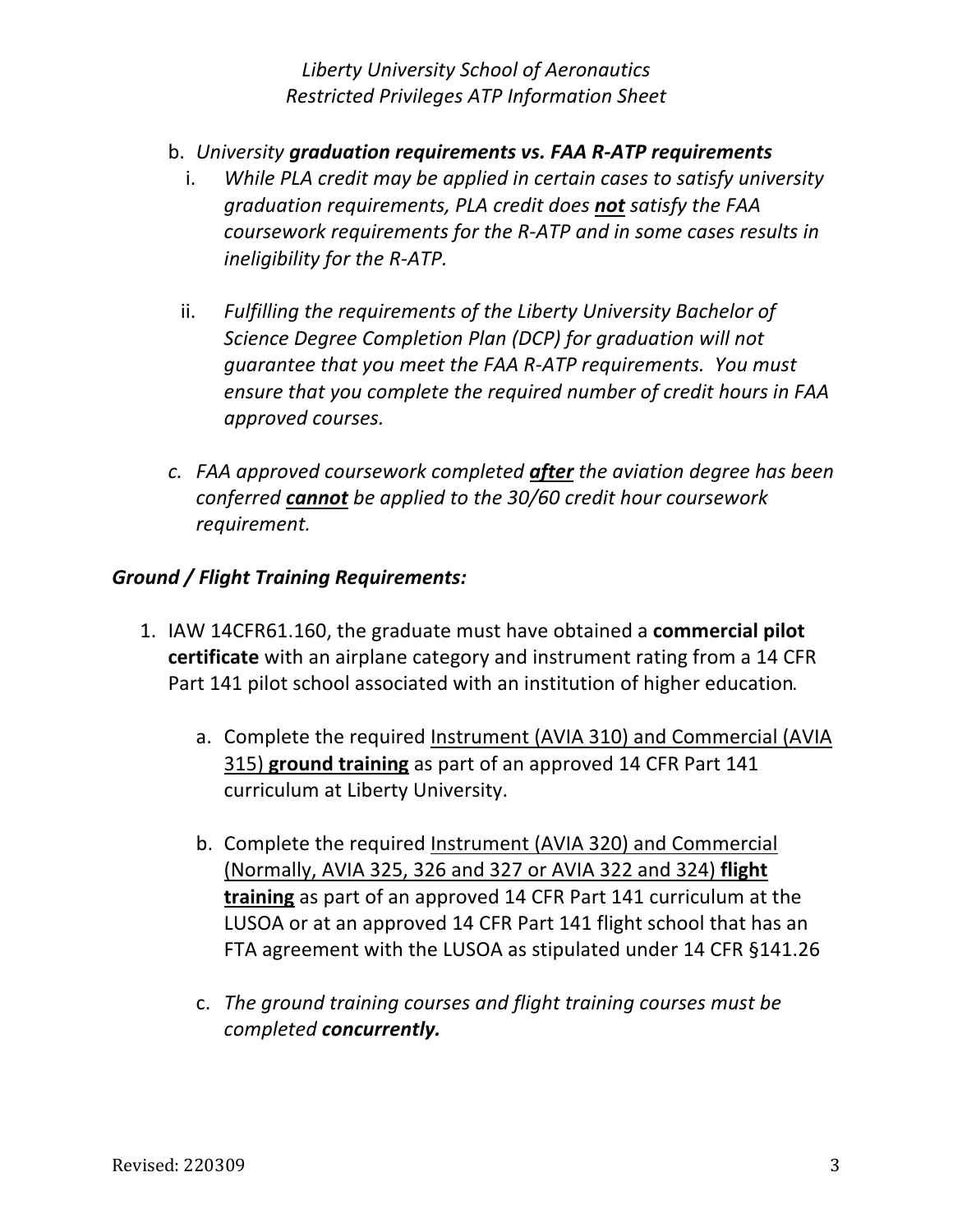- i. *Concurrently is interpreted to mean the ground training must be completed either the semester prior or in the same semester as the associated flight training.*
- d. *There is no provision in place for transferring partial Instrument or Commercial flight training between approved flight schools.*
	- i. *Any student who begins Instrument or Commercial flight training at one approved flight school and then transfers to another must start over and complete the entire approved TCO (Training Course Outline) flight training for certification.*

### *Note:*

- *a. Students are not eligible to apply for the R-ATP Certifying Certificate until they hold an FAA Commercial Pilot Certificate and their B.S. Degree (Aeronautics, Aviation, or Aviation Administration, Flight Cognate) has been conferred. Prior to graduation, students should conduct a review of their records to ensure they have met all requirements.*
- b. *Graduates who apply to a DPE to take the ATP practical test using the provisions of 14CFR61.160 (restricted privileges ATP) will be required to provide their:*
	- i. *Official academic transcript from their LOA-holding university*
	- ii. *61.160 R-ATP certifying statement (R-ATP Certificate).*

## *Transfer Students:*

- 1. AC 61-139 does provide a provision for students transferring between Authorized Institutions of higher learning.
	- a. Both institutions must be authorized to certify its graduates for the R-ATP per FAR 61.169.
	- b. The student must provide an official transcript and a copy of the FAA R-ATP Letter of Authorization from the institution initially attended.
	- c. Courses to be transferred must be included on the FAA Authorized Aviation Coursework List from the institution initially attended.
	- d. To avoid duplicating course credit, in some cases a course syllabus may be required.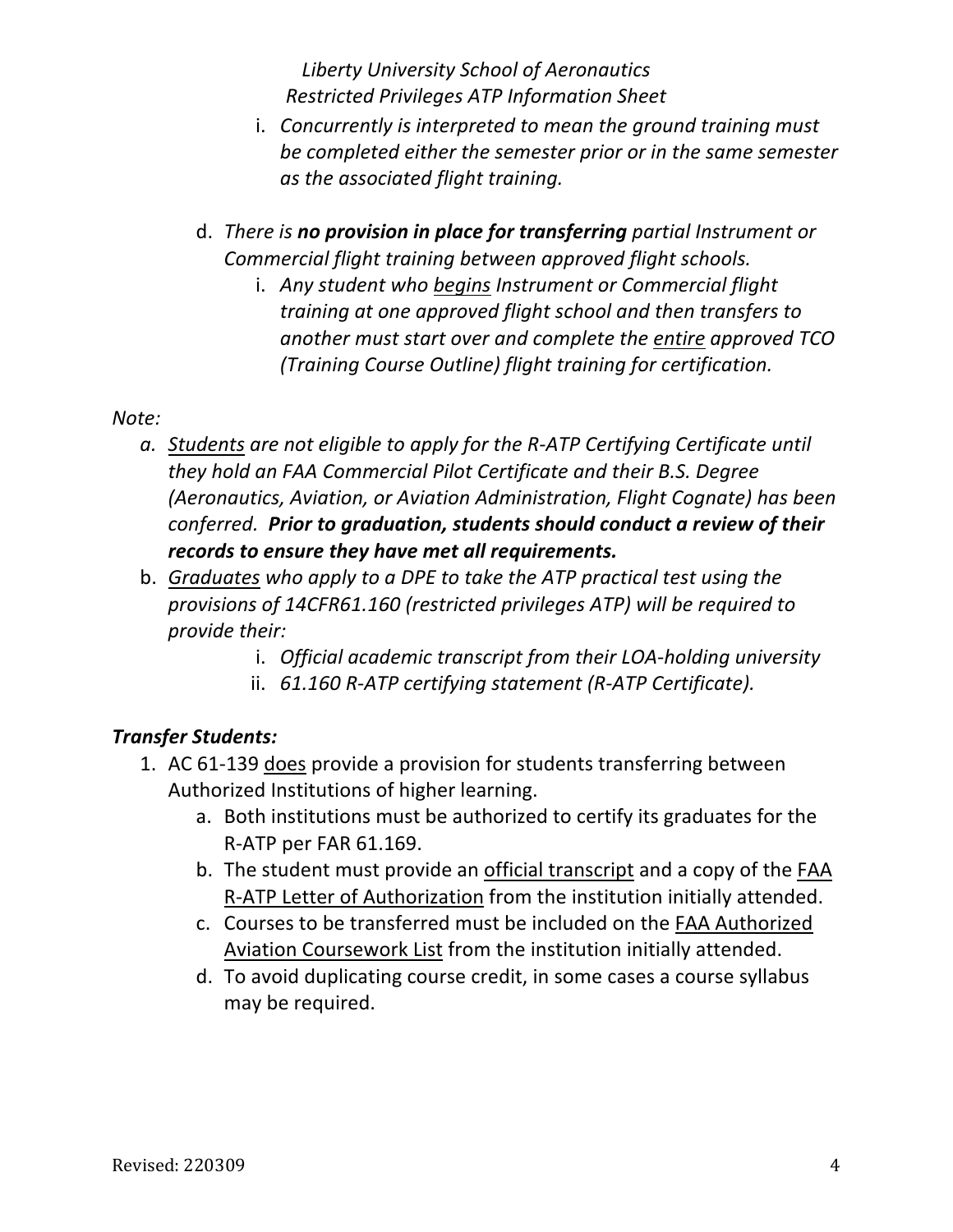### *Note:*

- a. Both Instrument Ground and Instrument Flight, or Commercial Ground and Commercial Flight, must be completed *concurrently at one approved institution*.
- b. *There is no provision for transferring partial Instrument or Commercial ground or flight training between approved institutions.*
- c. *Prior Learning Assessment (PLA) credits cannot be applied to satisfy R-ATP course requirements.*
- d. Ref: AC 61-139,12b. Transferring Between Authorized Institutions of Higher Education

## *R-ATP Application Procedures:*

- 1. Students should make their request for the R-ATP Certifying Statement via their Liberty email address to:
	- *a. Residential Students (RES)*
		- *i. RATPresential@liberty.edu*
	- *b. Online Students (LUO)*
		- *i. RATPonline@liberty.edu*

*Note:* Non-Liberty email addresses are marked "external" by Microsoft Outlook and may not be received.

*Note: The normal processing time is 2-3 weeks.*

- *ii. Graduates applying for a R-ATP should not wait until:*
	- *1. They have a scheduled airline class date*
	- *2. Building the appropriate amount of flight time*
- *iii. The time required to process the R-ATP Certifying Certificate could actually delay your airline interview / class date.*
- 2. The R-ATP checklist will then be emailed to the graduate.
- 3. The checklist contains a list of the documentation required to process the R-ATP Certifying Statement.
- 4. With the exception of the LU Official Transcript, all required documentation should be emailed to the addresses above.
- 5. Attach the remaining checklist items in a single email.